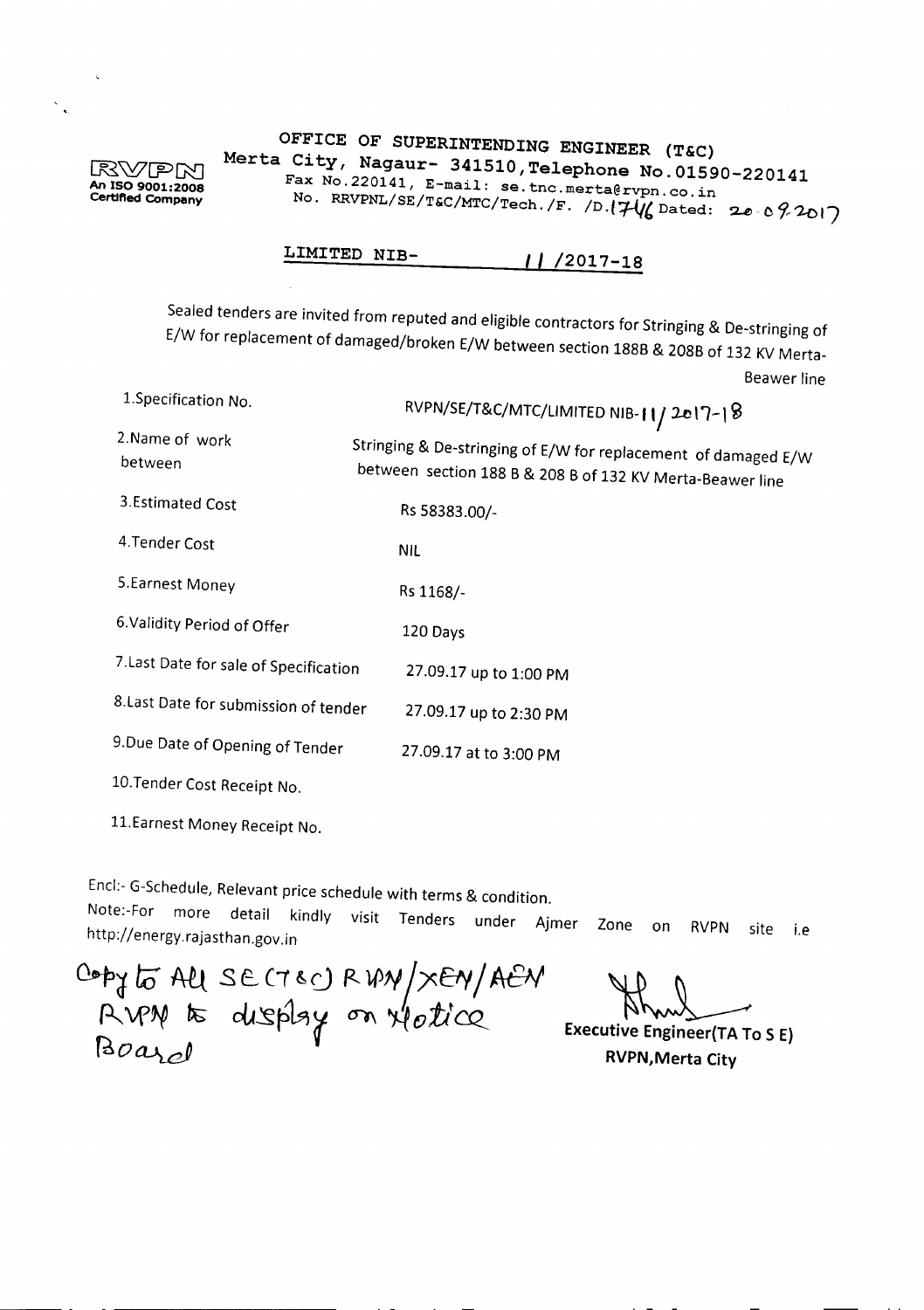

### **PRICE SCHEDULE**

Name of work: Stringing & De-stringing of E/W for replacement of damaged/broken E/W between section 188B & 208B of 132 KV Merta-Beawer line

Name of firm/Tenderer:-

**-----------------------------------------------------------------------------------------------------------**

| Description of work                                           | Rate as per<br>G-Schedule | % Above/Below Rate<br>as per G-Schedule | Amount in Rs.<br>Above/Below Rate<br>as per G-Schecule | Total<br>$Price(2+4)$ |
|---------------------------------------------------------------|---------------------------|-----------------------------------------|--------------------------------------------------------|-----------------------|
|                                                               |                           |                                         |                                                        |                       |
| General cleaning work<br>at 400 KV GSS, Merta<br>City(Nagaur) | 58383.00                  |                                         |                                                        |                       |

Total Rs(ln words} .

- 1. i/We have read all terms and conditions of the relevant Tender Enquiry against No. RVPN/SE/T&C/MTC/TN- These are acceptable to us.
- 2. Our Offer is valid for 120 days from the date of opening of tenders.
- 3. The work shal be completed within stipulated period and as per instruction/letter of the work incharge
- 4. The quoted rate is firm in all respect till completion of work including of insurance charges/all taxes & duties etc.
- 5. Safe execution of work shall be our responsibility.
- 6. We shall be responsible for any "fatal" or "non fatal" accident taking at work place.

| Date//           | Signature         |
|------------------|-------------------|
| Place            | Name of Signature |
| Phone/Mobile/Fax |                   |
|                  |                   |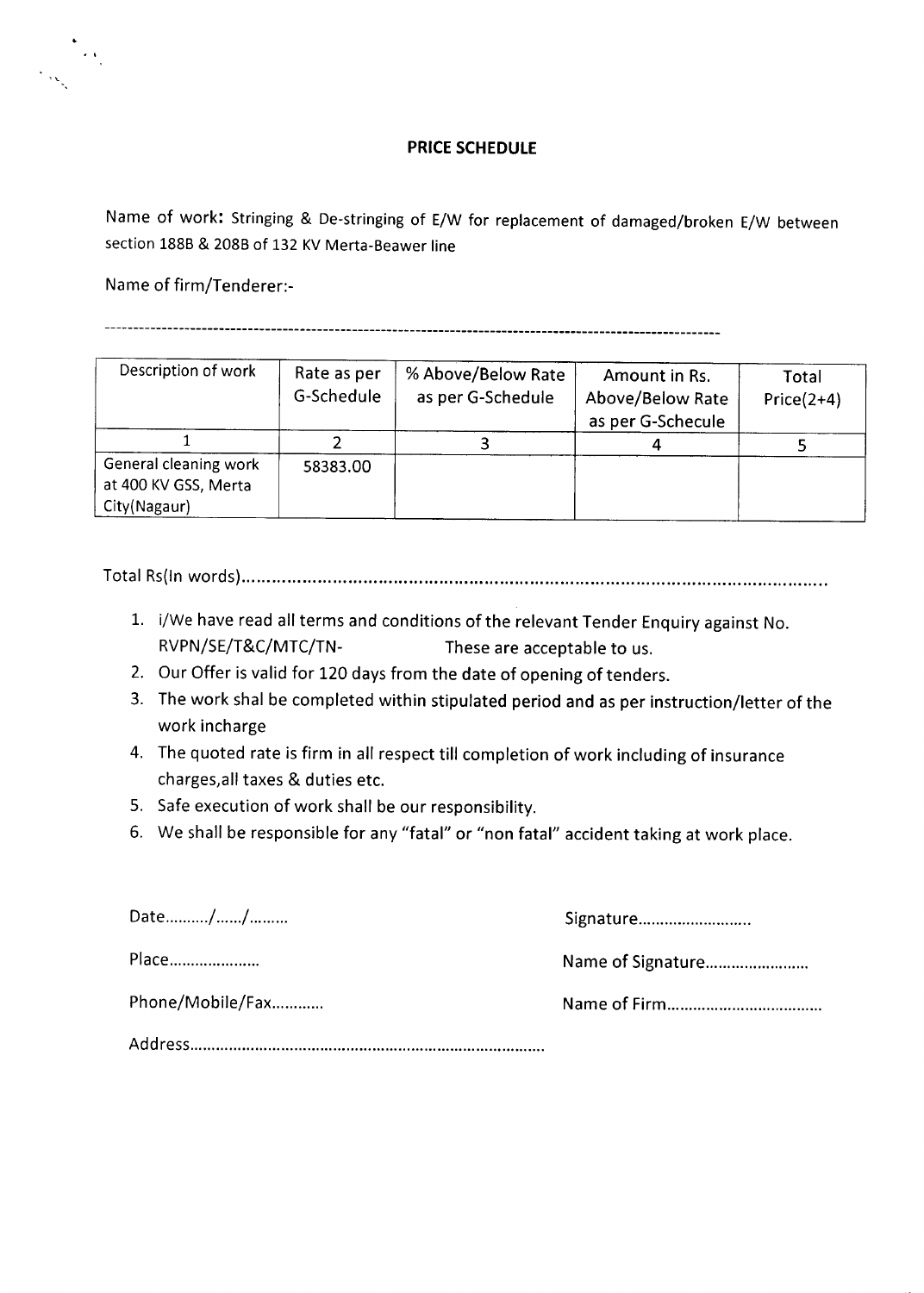# RAJASTHAN RAJYA VIDYUT PRASARAN NIGAM LIMITED

## Office of the Assistant Engineer (132 KV GSS) Mertacity

#### 'G' SCHEDULE

Name of Work:- Stringing & Destringing of E/W for replacement of damged/broken E/W between Section 188B- 208B of 132 KV SIC Merta-Beawar line

Ref:- Based on BSR 01.04.2015, NO RVPN/SE/TLPC/D 856 dated 25/6/15, Extended Vide letter NO RVPN /SE(Contract)/D 44 dated *2114/17* for construction of EHV lines( applicable w.e.f 1.4.17)

| Sr.<br>No<br>٠ | <b>BSR Item NO</b> | <b>Description of Work</b>                                                                                                                                                                                                                                     | Unit | QTY. | Rate<br><b>RS.00</b> | Amount in<br>Rs. | Remarks |
|----------------|--------------------|----------------------------------------------------------------------------------------------------------------------------------------------------------------------------------------------------------------------------------------------------------------|------|------|----------------------|------------------|---------|
| 1              | $\mathbf{2}$       | 3                                                                                                                                                                                                                                                              | 4    | 5    | 6                    | 7                | 8       |
|                |                    |                                                                                                                                                                                                                                                                |      |      |                      |                  |         |
|                | 16 <sup>°</sup>    | <b>Destringing of Earth Wire:</b><br>Dismentling of earth bond, vibration<br>damper, declimping, & fitting in rollers,<br>detensioning and collecting the material and<br>deposing the same in our store and stacking.<br>(i) One No 7/3.15 mm galvanised wire | KM   | 2.0  | 7374.00              | 14748.00         |         |
|                | 14(A)              | <b>Earth Wire Stringing:</b><br>Stringing of gavanised steel strended wire<br>including laying,jointing& tensioning<br>clamping, cliping and fixing vibration damper and<br>$(i)$ One<br>earth bond ets<br>No 7/3.15 mm galvanised wire                        | KM   | 6.5  | 6713.00              | 43634.50         |         |
|                |                    | <b>TOTAL</b>                                                                                                                                                                                                                                                   |      |      |                      | 58382.50         |         |
|                |                    |                                                                                                                                                                                                                                                                |      |      | Say Rs               | 58383.00         |         |
|                |                    | Amount in Words(Rs): Fifty Eight Thousands thousand Three Hundred Eighty Three Only.<br>Certificate:- Cetified that the estimate is based on BSR 01.04.2017 for construction of EHV lines.                                                                     |      |      |                      |                  |         |

Assistant Engineer 132 KV GSS RRVPN Mertacitty